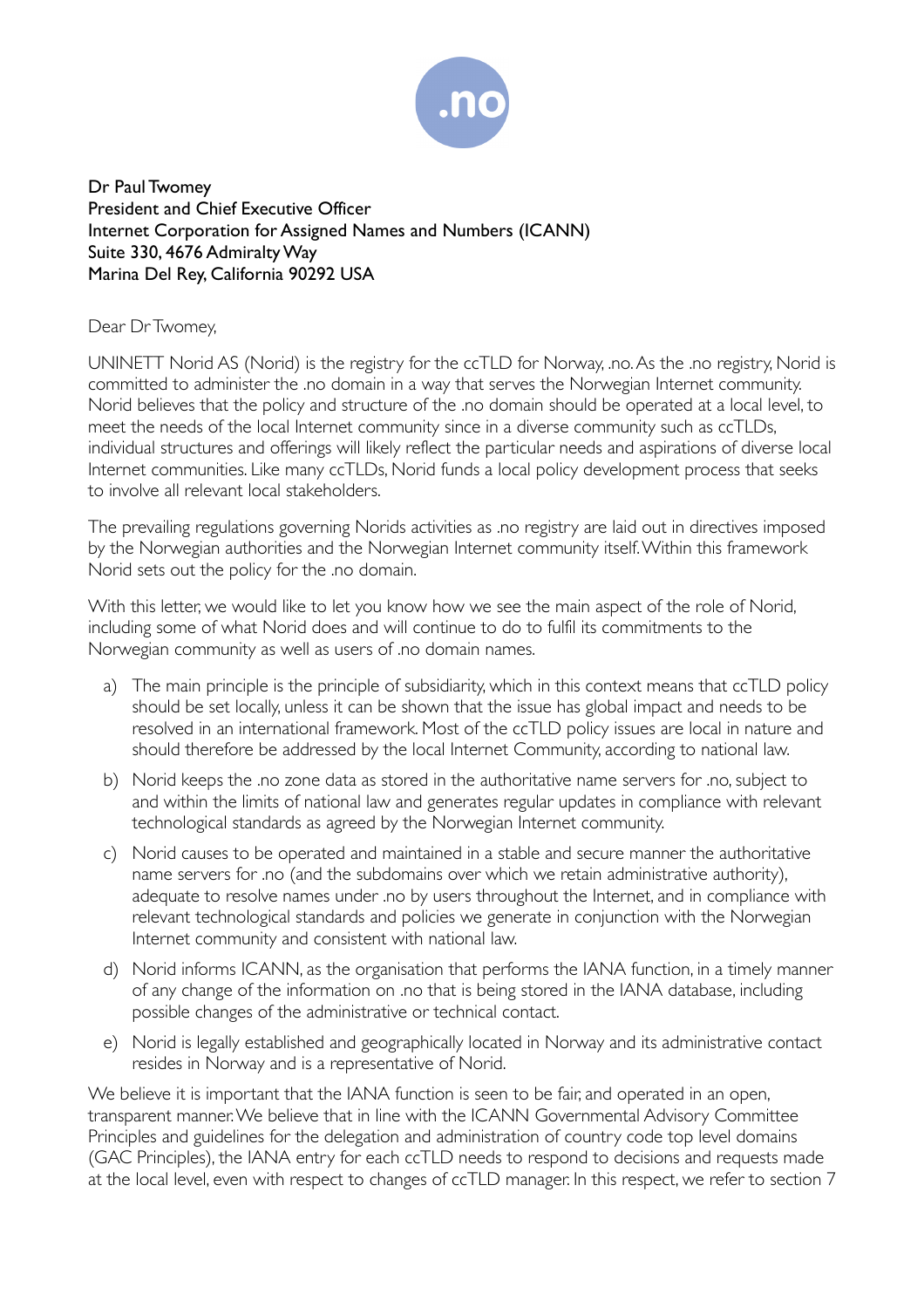of the ICANN GAC Principles, which we believe sets out a helpful framework for processing changes to a ccTLD manager.

Norid has contributed to the funding of ICANN, as the organisation that performs the IANA function, in the past.We are ready to continue to contribute purely on a voluntary basis in the amount of USD 30 000 to ICANN's cost of operation directly relevant to ccTLDs. Given that ICANN reliably provide the IANA function we feel that it is reasonable to commit to such a contribution this year.We acknowledge that the ccTLD community and ICANN are working together to obtain a formula to determine permanent and satisfactory contribution to you. If there is no agreement on a permanent solution for ccTLD contributions to ICANN or we do not agree with the formula devised, we agree to review in good faith on the first anniversary of the date of this letter, taking into account all the relevant circumstances, our voluntary contribution to ICANN set out above with a view to making continued annual contributions on a voluntary basis.

It is the intention of both parties that this exchange of letters will not form the basis for any claim for any legal or equitable relief, or create reliance on the part of either party. For avoidance of doubt, nothing contained in this letter shall give rise to any liability, monetary or otherwise by either one of us to the other.

We look forward to continuing working together and hope for a long and mutually beneficial relationship with ICANN. In particular, we look forward to further improvements of the IANA function as the core service ICANN provides to ccTLDs.

Yours sincerely

ilde M. Thunem

Hilde Thunem Managing director UNINETT Norid AS

Trondheim, Norway 17 July 2006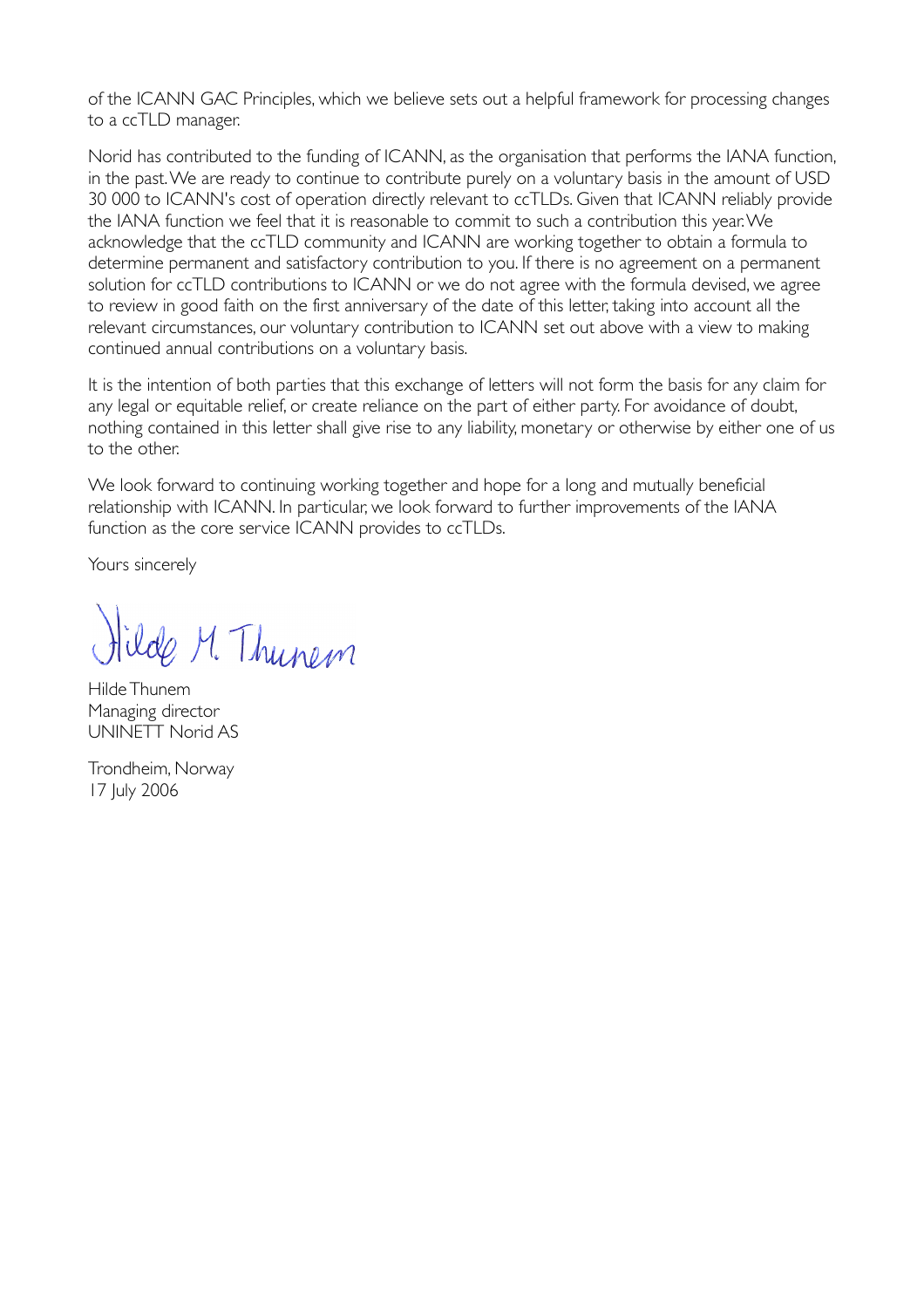

## **Internet Corporation for Assigned Names and Numbers**

**UNINETT Norid AS** Abelsgate 5 Trondheim N-7465 Norway

Dear Mrs Thunem,

The mission of ICANN is to coordinate, at the overall level, the global Internet's systems of unique identifiers, and in particular to ensure the stable and secure operation of the Internet's unique identifier systems. ICANN also performs the IANA function.

This letter sets out our understanding at a high level of what we do in order to demonstrate our commitment to securing and enhancing the stability and interoperability of the Internet's Domain Name System (DNS) for the benefit of the local and global internet community.

The main principle is the principle of subsidiarity, which in this context means that ccTLD policy should be set locally, unless it can be shown that the issue has global impact and needs to be resolved in an international framework. Most of the ccTLD policy issues are local in nature and should therefore be addressed by the local Internet Community, according to national law.

To this end, ICANN:

- a) Maintains a stable, secure, and authoritative publicly available database of relevant information about ccTLDs, including .no, the country code Top Level Domain for Norway, in accordance with ICANN publicly available policies and procedures. This Authoritative Root Database shall contain information for the public authoritative name servers in respect of .no , contact information for UNINETT Norid AS as the registry for .no,the designated administrative contact(s), and the designated technical contact(s) as notified by UNINETT Norid AS to ICANN:
- b) implements on notification by UNINETT Norid AS changes to contact information for UNINETT Norid AS, change of contacts or changes to contact information for the designated administrative and technical contacts for .no and changes to the domain name or IP address (es) of the name servers for .no as recorded in the Authoritative Root Data for .no in the Authoritative Root Database according to ICANN's publicly available policies and procedures. The initial format and technical requirements shall be mutually agreed upon. We will formally notify you of any future changes to these policies and procedures;

4676 Admiralty Way, Suite 330, Marina del Rey, California 90292-6601 USA voice +1/310/823-9358 · fax +1/310/823-8649 · http://www.icann.org